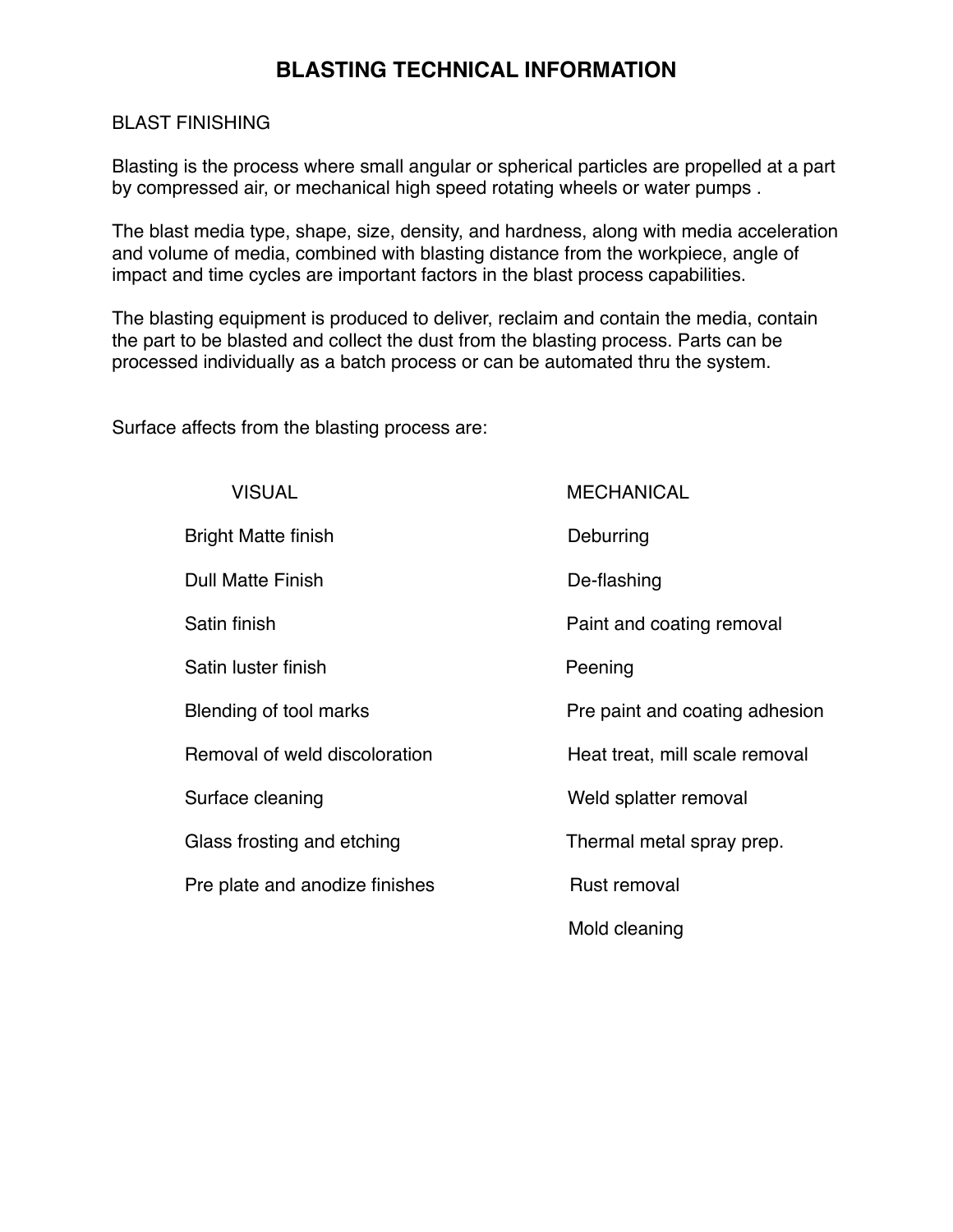## **FACTORS THAT AFFECT BLAST FINISHING ARE:**

- **1.** Media delivery systems
- **2.** Blast containment enclosures, media recovery and dust collection systems.
- **3.** Media used in industrial blasting systems

## **1. MEDIA DELIVERY SYSTEMS**

There are three media delivery systems that propel and deliver media for high speed impact to the part being processed.

**A.** Air Blasting ( Pneumatic)

.

- **B.** Mechanical Wheel (airless blasting)
- **C.** Hydro blasting (pumped water)

**A. AIR BLASTING** utilizes an air compressors energy to deliver air/media mix at speeds and volumes to impact the parts being processed.

The air speed or pressure of an air compressor is controlled by a pressure regulator. The regulator can increase or decrease the speed of the media delivery. Air pressure is measured by pounds per square inch (psi), industrial blasting is effectively done between 20 and 90 PSI. The higher the PSI the higher the air speed.

The volume delivered of the air/media mix is determined by the orifice or opening diameter of the nozzle with pressure blast systems or air jet diameter of the suction blast gun body. Air volumes are measured by surface cubic feet per minute (scfm). The larger the orifice ID opening the larger volume of air/media. Other factors that affect volume of air into the blast system is media and air hose diameter. Increased air pressure (PSI) also increases the SCFM with a given size orifice.

Industrial blasting gun bodies of suction cabinet blast systems range between 12 to 38 SCFM. The pressure blast cabinet systems range between 12 to 68 scfm and the pressure blast room systems use up to 254 scfm.

Industrial air compressors produce approximately 4.5 SCFM per horse power (hp). Blasting cabinets require 3 to15 hp compressors per nozzle and blast rooms can use up to 53 h.p. per man or nozzle.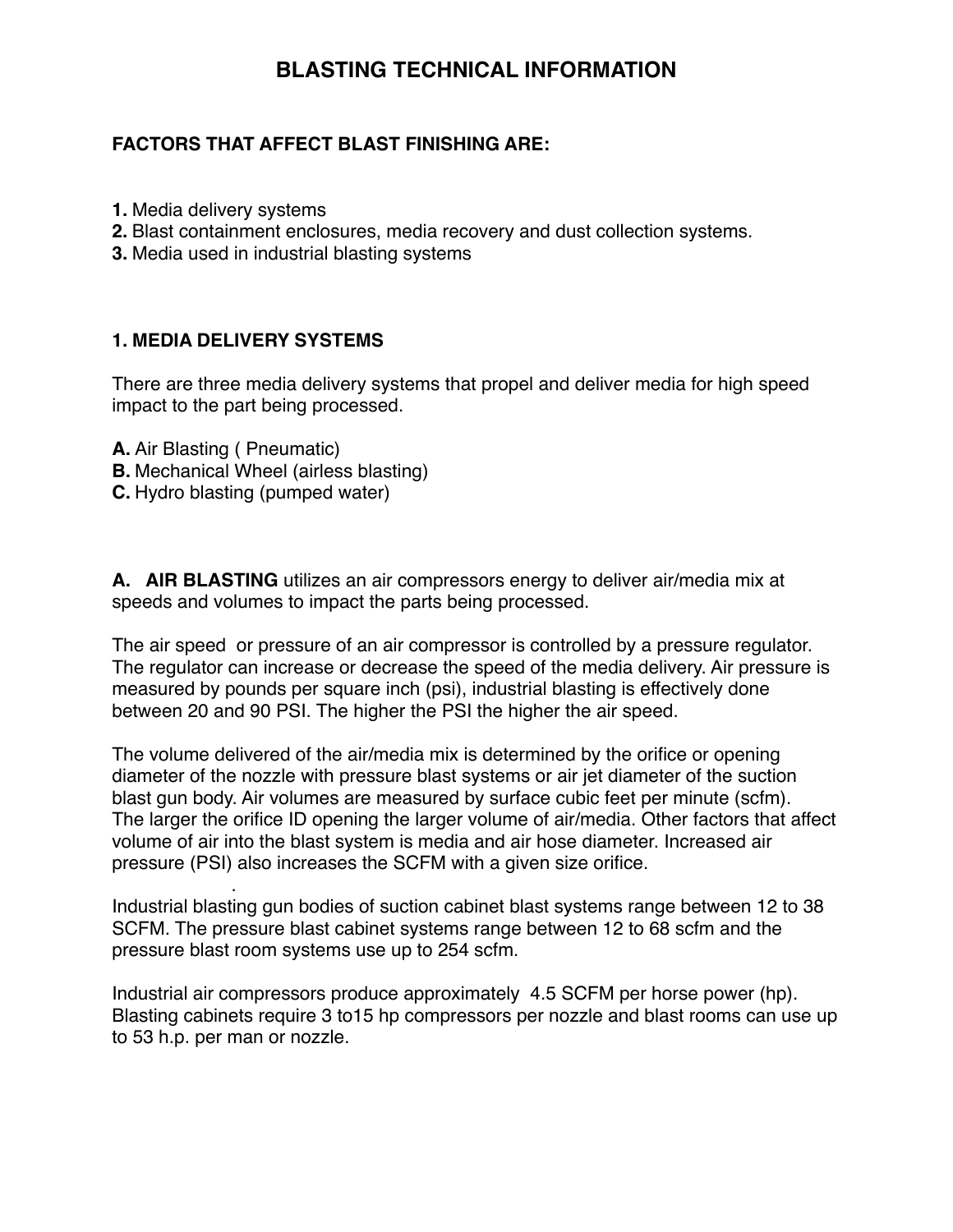## **THERE ARE TWO TYPES OF AIR BLAST DELIVERY SYSTEMS**

Suction ( used in blast cabinets) Pressure ( used in blast cabinets, blast rooms, and outdoor blasting)

**SUCTION** blasting uses the venture principle sucking media from a hopper. The air jet is 1/2 the ID of the nozzle and as the air stream is passed through both, it creates a low pressure which sucks the media from the hopper into the air stream. The media acceleration distance is very short ( from the nozzle to the workpiece-approximately 4 to 14"). The suction systems work fine and can be continuously blasted as long as

there is blasting media in the hopper.

Suction systems do not deliver media well at very low air pressures (5 to 25 psi) and they have limits on how long the suction feed hose can be. Very heavy blasting ( larger steel media) cannot be conveyed into the air stream with suction blasting. Most industrial blast cabinets are suction systems and work well with most medias.



**PRESSURE** blasting utilizes various sizes of ASME approved pressure vessels called pressure pots. The pressure pot contains the media, and as it is energized with compressed air, it pressurizes the pot. When the air/media mix is released from the pot it accelerates from the pot through at least 5-10 feet of hose and then even faster as it travels thru the ventura of the nozzle. The acceleration rates of air/media mix are much

higher in pressure blasting than suction blasting. When the pressure pot empties of the media and air, the pressure pot has to be depressurized to refill the pot with media. The pressure blasting systems are much more productive when blasting than suction systems. Pressure systems can blast all medias regardless of weight or size and can also deliver medias at very low psi.

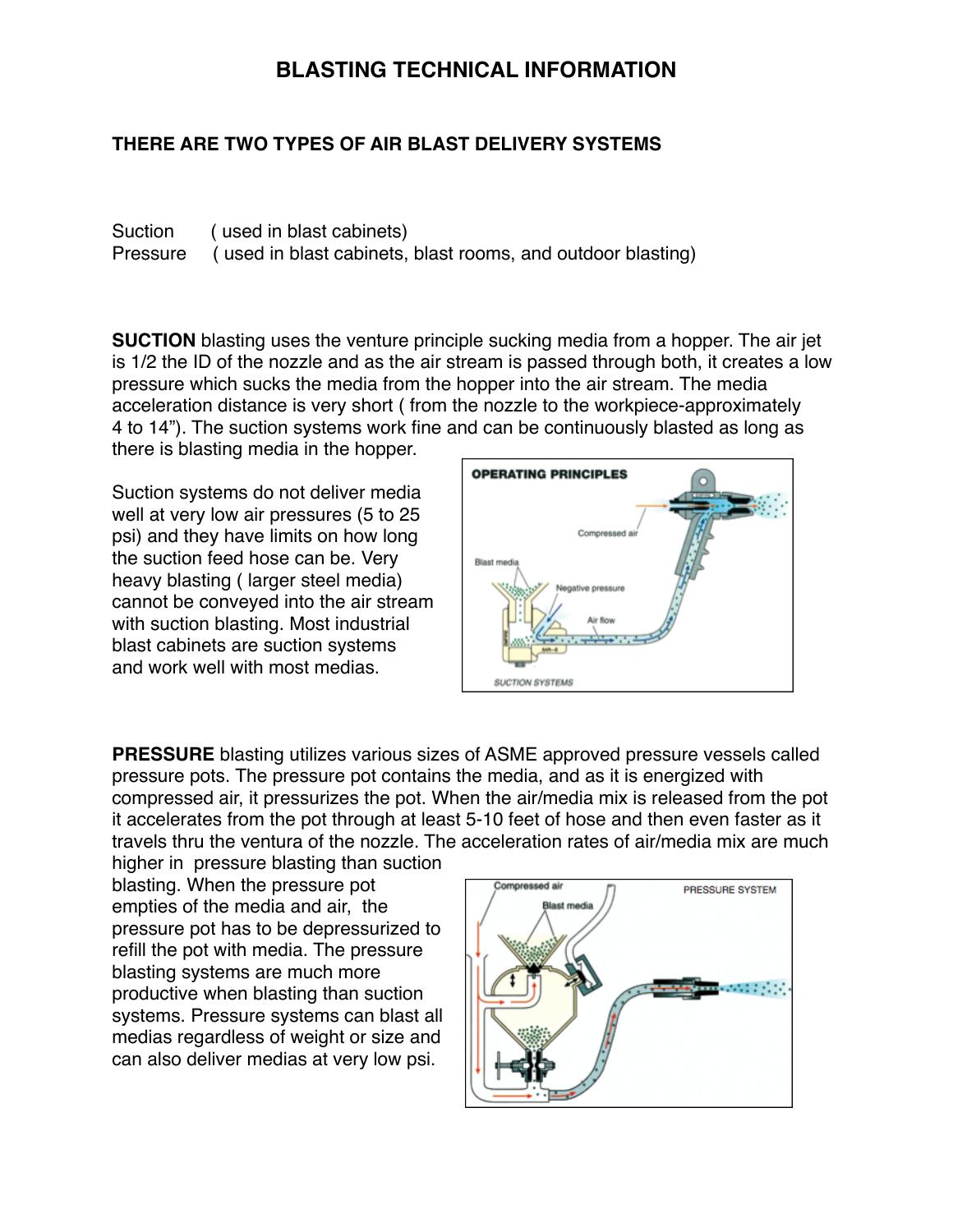#### **AIR BLAST SYSTEMS - AIR CONSUMPTION RATES**

Below are charts of air volume (SCFM) used in blasting with pressure and suction systems utilizing various pressures (PSI) and orifice sizes.

## **CABINET BLAST SYSTEMS - AIR REQUIREMENTS**

| <b>Suction Systems</b>                      |  |  |  |  |  | <b>Pressure Systems</b> |          |                                          |  |    |  |  |                      |  |  |           |         |
|---------------------------------------------|--|--|--|--|--|-------------------------|----------|------------------------------------------|--|----|--|--|----------------------|--|--|-----------|---------|
| Suction-Blast Air Requirements (scfm)       |  |  |  |  |  |                         |          | Pressure-Blast air requirements (scfm)   |  |    |  |  |                      |  |  |           |         |
| Pressure (psi) 30 40 50 60 70 80 90 100     |  |  |  |  |  |                         |          | Pressure (psi) 20 30 40 50 60 80 100 120 |  |    |  |  |                      |  |  |           |         |
| 1/4" nozzle 3/32 jet 6 7 8 10 11 12 13      |  |  |  |  |  |                         | - 15     | 1/8" nozzle                              |  | 6. |  |  | 8 10 13 14 17        |  |  | <b>20</b> | - 25    |
| 1/4" nozzle 1/8 jet 10 12 15 17 19 21 23 26 |  |  |  |  |  |                         |          | 3/16" nozzle                             |  |    |  |  | 15 18 22 26 30 48    |  |  |           | 45 55   |
| 5/16" nozz 5/32jet 15 19 23 27 31 37 38 42  |  |  |  |  |  |                         |          | 1/4" nozzle                              |  |    |  |  | 27 32 41 49 55 68    |  |  |           | 81 97   |
| 7/16" nozz 7/32 jet 31 38 45 52 59          |  |  |  |  |  |                         | 66 73 80 | 5/16" nozzle                             |  |    |  |  | 42 50 64 78 88 113   |  |  |           | 137 152 |
|                                             |  |  |  |  |  |                         |          | 3/8" nozzle                              |  |    |  |  | 55 73 91 109 126 161 |  |  |           | 196 220 |
|                                             |  |  |  |  |  |                         |          |                                          |  |    |  |  |                      |  |  |           |         |

## **BLAST ROOMS AND OUTDOOR SYSTEMS - AIR REQUIREMENTS**

Air consumption and media delivery rates are much higher on blast rooms and outdoor blasting systems than in pressure blast cabinets. The air supply hose ID, the media blast hose ID, the nozzle ID, the pressure pot and pot piping are all much larger on the blast rooms than cabinet systems. The increase in production is also due to the further distance that the nozzle is from the work piece in blast rooms creating a larger blast pattern.

Pressure- blast requirements (blast rooms)

| Nozzle ID | Pressure                   | 60   |      | 80   | 90   | 100  | 120  |
|-----------|----------------------------|------|------|------|------|------|------|
| 3/16"     | AIR (CFM)                  | 30   | 33   | 38   | 41   | 45   |      |
| #3        | Air compressor horse power | 7    | 7.5  | 8    | 9.5  | 10   |      |
|           | Lbs Sand hour              | 171  | 196  | 216  | 238  | 264  |      |
| $1/4$ "   | Air (CFM)                  | 54   | 61   | 68   | 74   | 81   | 97   |
| #4        | Air compressor horse power | 12   | 13.5 | 15   | 16.5 | 18   | 21.5 |
|           | Lbs Sand hour              | 312  | 354  | 406  | 448  | 494  | 582  |
| 5/16"     | Air (CFM)                  | 89   | 101  | 113  | 126  | 137  | 152  |
| #5        | Air compressor horse power | 20.0 | 22.5 | 25.5 | 28.0 | 30.5 | 34.0 |
|           |                            |      |      |      |      |      |      |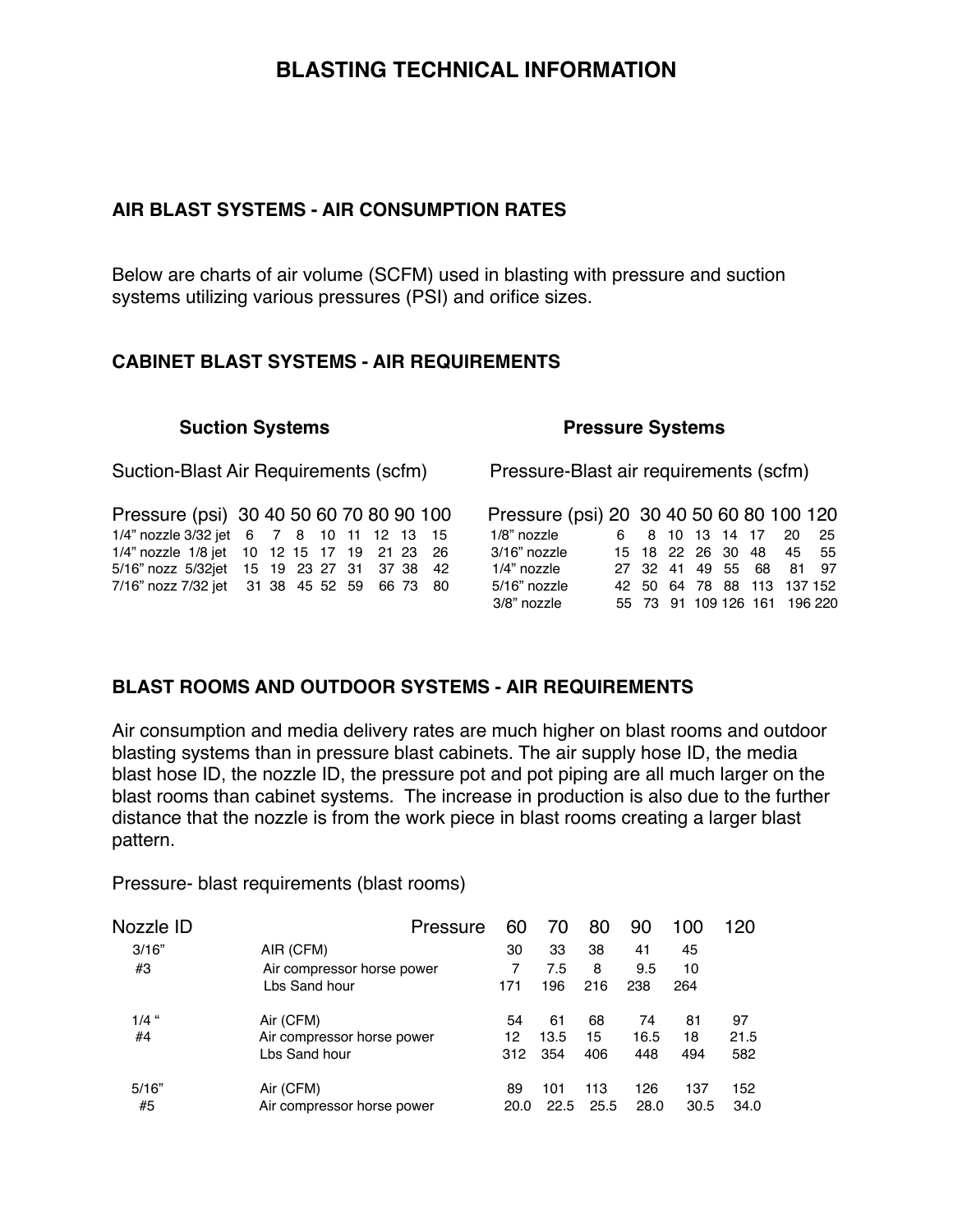| Lbs Sand hour                                            | 534                | 604                | 672                | 740                  | 812                                                | 912                  |
|----------------------------------------------------------|--------------------|--------------------|--------------------|----------------------|----------------------------------------------------|----------------------|
| Air (CFM)<br>Air compressor horse power<br>Lbs Sand hour | 126<br>28.0<br>754 | 143<br>32.0<br>864 | 161<br>36.0<br>960 | 173<br>38.5<br>1.052 | 196<br>44.0<br>1,152                               | 220<br>49.0<br>1,320 |
| Pressure                                                 | 60                 | 70                 | 80                 | 90                   | 100                                                | 120                  |
| Air (CFM)                                                | 170                | 194                | 217                | 240                  | 254                                                | 300                  |
| Air compressor horse power                               |                    | 43.5               | 48.5               | 53.5                 | 56.5                                               | 67.0                 |
| Lbs Sand hour                                            |                    |                    |                    |                      | 1.584                                              | 1,800                |
| Air (CFM)                                                | 224                | 252                | 280                | 390                  | 338                                                | 392                  |
| Air compressor horse power                               | 50.0               |                    | 62.5               | 69.0                 | 75.0                                               | 87.5                 |
| Lbs Sand hour                                            |                    |                    |                    |                      | 2.024                                              | 2.352                |
|                                                          |                    |                    | 38.0               | 56.0                 | 1,032 1,176 1,312 1,448<br>1,336 1,512 1,680 1,856 |                      |

## AIR BLAST PRODUCTION RATES

Blast nozzle spray patterns are affected by orifice size, air pressure, and distance from the workpiece.

The total diameter of the blast pattern increases as the distance from the workpiece is increased. The hot spot (where work speed is maximized) can be obtained at larger distances from the workpiece with pressure air blast systems.

## CABINET SUCTION BLASTING CABINET PRESSURE BLASTING



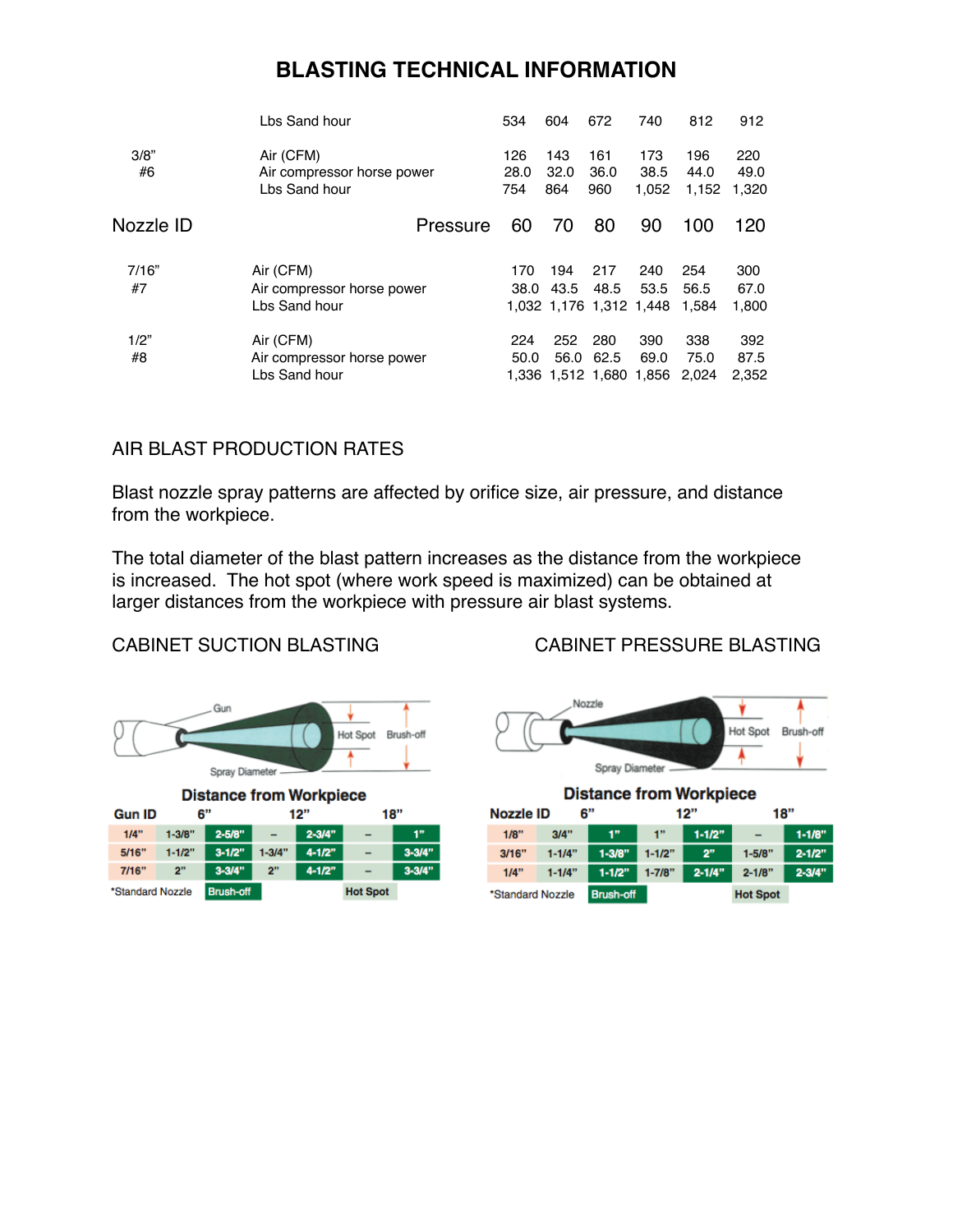## **CABINET BLAST PRODUCTION RATES**

Below is an estimate of abrasive delivery rates per hour and sq. ft. of blast area in sq. ft. per minute with various orifice I.D.'s and 80 p.s.i.

| I.D.  | <b>CFM</b> | <b>PSI</b> | Blast Area Sq.Ft./Minute Abrasive Unit Hr. |         |
|-------|------------|------------|--------------------------------------------|---------|
| 3/32" | 7          | 80         | 1/2                                        | 80 lbs  |
| 1/8"  | 15         | 80         | 1 to $1 - 1/2$                             | 120 lbs |
| 5/32" | 25         | 80         | 1 to $2 - 1/2$                             | 160 lbs |
| 3/16" | 40         | 80         | $3$ to $3-1/2$                             | 216 lbs |
| 1/4"  | 80         | 80         | 4 to 4-1/2                                 | 400 lbs |

## **BLAST ROOM AND OUTDOOR BLAST PRODUCTION RATES**

#### **BLAST SPECIFICATIONS ESTIMATED BLAST CLEANING RATES**

| <b>NO 1 WHITE METAL BLAST</b>     | SSPC-SP5            |             |                         | #7 NOZZLE   |
|-----------------------------------|---------------------|-------------|-------------------------|-------------|
| Approx. Sq. Ft. Cleaning Per Hour | Loose Mill Scale    | 170 Sq. Ft  | <b>Tight Mill Scale</b> | 140 Sq. Ft. |
| at 90 PSI                         | <b>Pitted Paint</b> | 85 Sq. Ft.  | <b>Lavered Paint</b>    | 70 Sq. Ft.  |
| <b>NO 2 NEAR WHITE BLAST</b>      | SSPC-SP10           |             |                         | #7 NOZZLE   |
| Approx. Sq. Ft. Cleaning Per Hour | Loose Mill Scale    | 180 Sq. Ft. | <b>Tight Mill Scale</b> | 146 Sq. Ft. |
| at 90 PSI                         | <b>Pitted Paint</b> | 90 Sq. Ft.  | <b>Layered Paint</b>    | 72 Sq. Ft.  |
| <b>NO 3 COMMERCIAL BLAST</b>      | <b>SSPC-SP6</b>     |             |                         | #7 NOZZLE   |
| Approx. Sq. Ft. Cleaning Per Hour | Loose Mill Scale    | 420 Sq. Ft. | <b>Tight Mill Scale</b> | 270 Sq. Ft. |
| at 90 PSI                         | <b>Pitted Paint</b> | 200 Sq. Ft. | Lavered Paint           | 140 Sq. Ft. |
| <b>NO 4 BRUSH - OFF</b>           | <b>SSPC-SP7</b>     |             |                         | #7 NOZZLE   |
| Approx. Sq. Ft. Cleaning Per Hour | Loose Mill Scale    | 840 Sq.Ft.  | <b>Tight Mill Scale</b> | 835 Sq.Ft.  |
| at 90 PSI                         | <b>Pitted Paint</b> | 830 Sq.Ft.  | Lavered Paint           | 825 Sq.Ft.  |
|                                   |                     |             |                         |             |

For more information on blast specifications contact SSPC.org

## **B. MECHANICAL WHEEL BLASTING**

**Wheel** blast system utilizes a high speed rotation wheel using centrifugal force to propel the media. The wheel size design and rotation speed affect the velocity and pattern of the media.

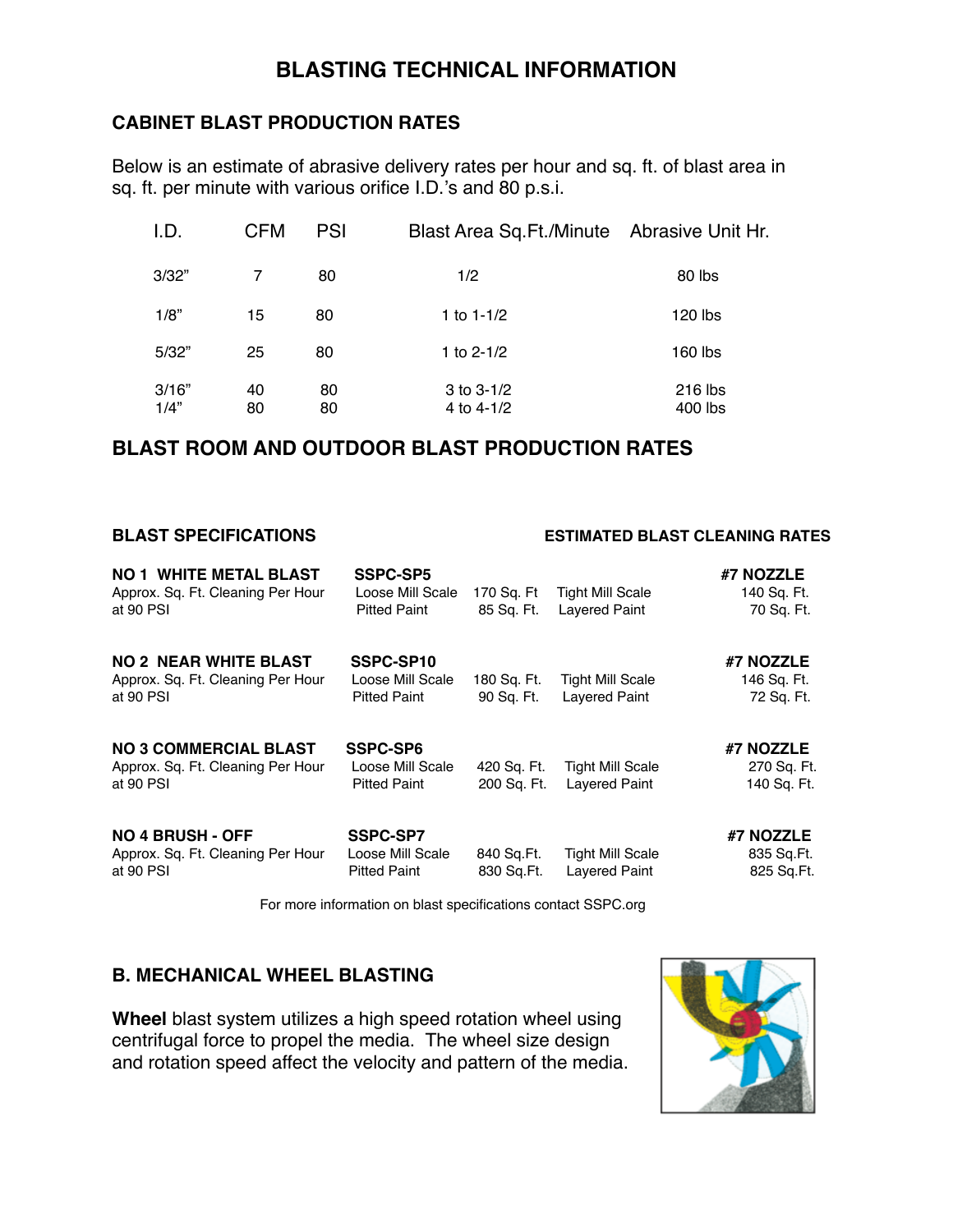The abrasive is fed into the rotating wheel. The impact on the media by the hard rotating wheel usually restricts media selection to a very tough steel or stainless steel shot or grit.

Machines can be built with multiple wheels for automation. Automated systems include basket, table, spinner hangers and continuous conveyor processing.

Wheel blast systems are a less expensive way to blast (due to higher media recycleability and automation) than air blasting by a factor of 10. Their disadvantage are restrictions to very few media

## **C. HYDRO BLASTING**

This blasting system uses a pressurized water stream generated by pumps that are capable of pumping an abrasive charged water supply at high rates of speed.

The Hydro Systems are good for conveying very fine abrasives. They are also used in cleaning gunky, greasy parts, and containing toxic materials.

The wet blast systems are very good at blasting surfaces without damage and blasting internal surfaces.

## **ALL INDUSTRIAL BLAST SYSTEMS HAVE THE FOLLOWING COMPONENTS:**

 Delivery Systems (Air or Wheel Blasting) Containment Systems (Hand cabinets, Automated enclosures, and Blast rooms) Reclaim Systems Dust Collection

## Containment Systems

Hand cabinets, automated enclosures and blast rooms are built to handle various size and shapes of parts. The containment systems are built to control and contain the blast media and parts within the enclosures.The enclosure systems use gravity for the blasted media to drop down to a collection area so the media can be conveyed to the reclaim system. Blast systems can have inexpensive or premium containment systems. Matching the right containment system to the application is very important.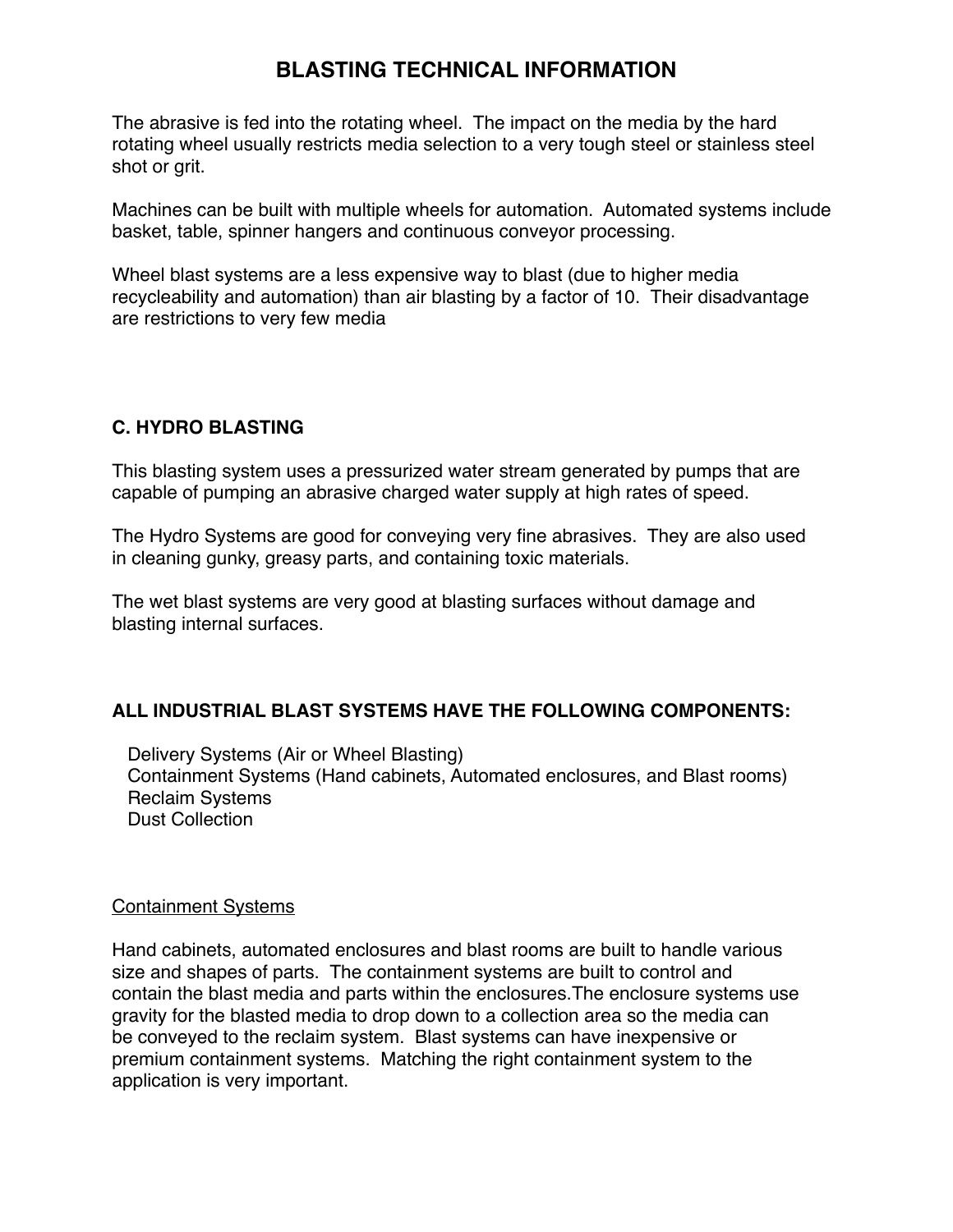#### Media Reclaim Systems

Recoverable medias used in industrial blast systems will run from 5 to 100 times through the blast system. These recoverable medias need to be cleaned, sized and returned to the blast system after being blasted. The media reclaim system accomplishes this. The reclaimer keeps finish and production rates consistent. Media reclaim systems can be Air Cyclones or Mechanical Systems.

#### Dust Collection

All Industrial blast systems utilize dust collectors to allow blast systems to be indoors. The dust collector removes the fine blasting dust keeping the media clean and operators safe through visibility and breathable air. Dust collectors remove 99% of 1 micron or larger material. Hepa filters can be added to remove dust particles down to 1/2 micron.Dust collectors are sized to the cabinet size, media type, and amount of blast nozzles or wheels being used.

#### BLAST MEDIAS

Recoverable blasting medias are used in industrial blasting. Indoor blasting systems require medias with extended life. Blast media, type, shape, size and hardness affect the process and materials they're capable of blasting. Spherical medias are used for peening and produce smoother surface finishes. Angular medias chip at a parts surface; removing paint, rust and scale quicker, with better results than round medias. Angular medias produce a rougher surface finish and produce superior anchor patterns for paint and coating adhesions. Higher blast pressures increase production but reduce media life. Blasting harder workpieces also reduces media life.

Recoverable blasting medias have two basic shapes. Round (spherical) and angular. The most common recoverable industrial blast medias are:

| Spherical shaped media | Angular shaped media |                 |  |  |  |  |
|------------------------|----------------------|-----------------|--|--|--|--|
| Ceramic beads          | Aluminum oxide       | Silicon carbide |  |  |  |  |
| Glass beads            | Ceramic grit         | Stainless grit  |  |  |  |  |
| Stainless shot         | Crushed glass        | Steel grit      |  |  |  |  |

 Aluminum Oxide (AL2O3) is a man made fused alumina that is very tough; angular blocky shaped, medium density, with a hardness of 9 on the Mohs scale. This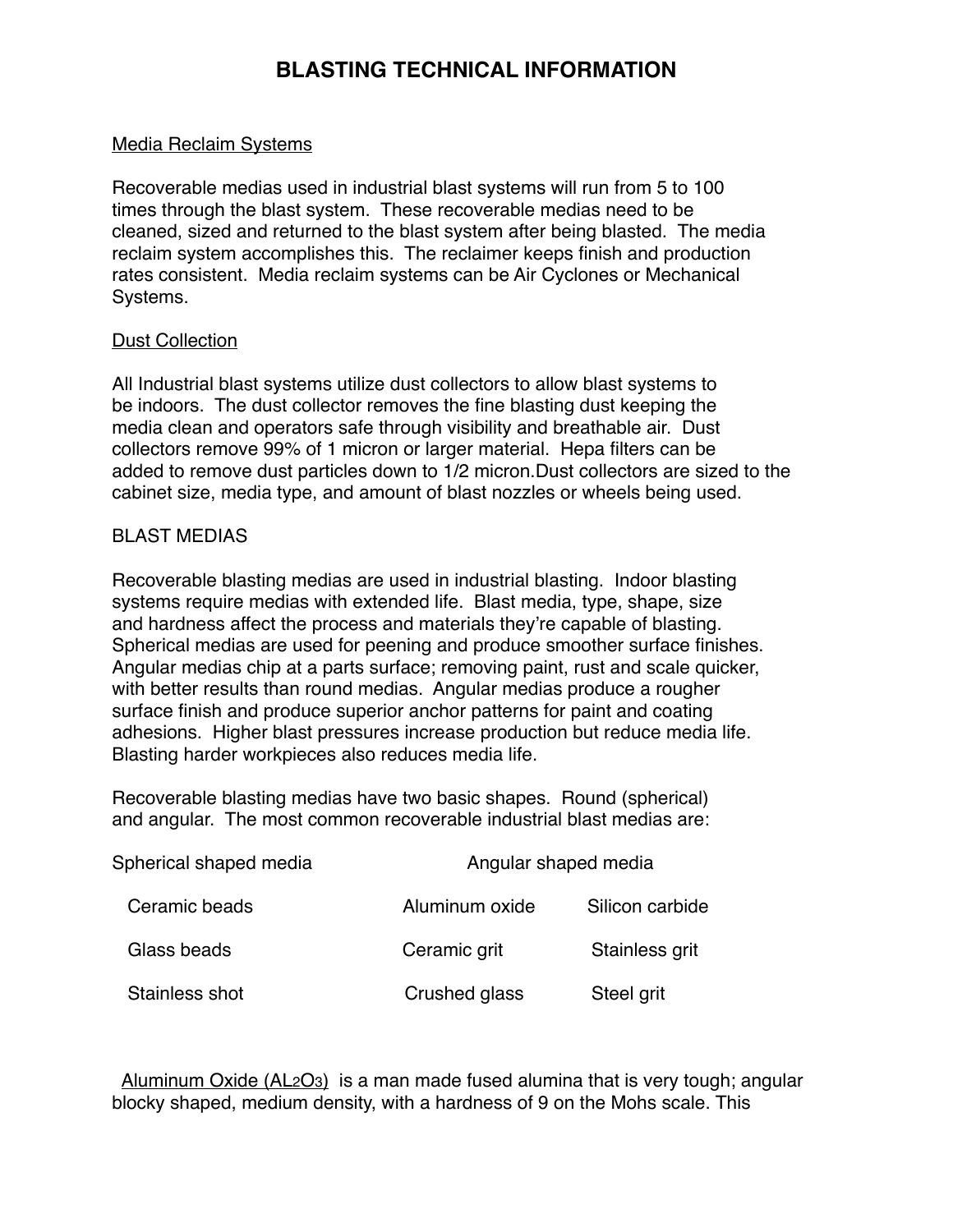abrasive is designed for high blasting pressures up to 90 PSI. Aluminum oxide is very good for light deburring and surface prep (bonding strength) prior to painting and coating. AO creates a dull matte finish.Aluminum oxide has media life of approximately10-12 times through the blast system.

| • cleaning of investment castings   |                  | <b>Grit Size Conversion for AO and SIC</b> |                                     |
|-------------------------------------|------------------|--------------------------------------------|-------------------------------------|
| • Scale removal                     | <b>Grit Size</b> |                                            | Inches (average) Micronts (average) |
| • Thermal spray coating prep        | 16               | 0.043                                      | 1092                                |
| • Rust removal                      | 20               | 0.037                                      | 942                                 |
| • Hard oxide removal                | 24               | 0.027                                      | 686                                 |
| • Heat treat and mill scale removal | 30               | 0.022                                      | 559                                 |
| • Glass frosting and etching        | 36               | 0.019                                      | 443                                 |
| • Monument lettering and carving    | 46               | 0.014                                      | 356                                 |
| • Air craft engine overhaul         | 54               | 0.012                                      | 305                                 |
| • Matte finishing                   | 60               | 0.010                                      | 254                                 |
| • surface prep                      | 70               | 0.008                                      | 203                                 |
| • durability up to 20 passes        | 80               | 0.0065                                     | 165                                 |
| • No free silicas                   | 90               | 0.0057                                     | 145                                 |
|                                     | 100              | 0.0048                                     | 122                                 |
|                                     | 120              | 0.0048                                     | 102                                 |
|                                     | 150              | 0.0035                                     | 89                                  |
|                                     | 180              | 0.0030                                     | 76                                  |

Typical Aluminum Oxide blasting applications:

Silicon Carbide (SIC) is a man made abrasive that is very sharp and friable. SC is very

 $220$  0.0025 63



hard at 9.5 on the mohs scale. It is used to blast very hard materials such as tool steels, glass and ceramics. SC creates a dull matte finish. The grit sizes available are the same sizes as aluminum oxide. SC blasts at pressures up to 90 psi and has an approximate life of 9-12 times thru the blast system.

Typical Silicon Carbide blasting applications Sizing same as aluminum oxide

- **•** Blasting hard metals
- **•** Glass etching
- **•** Ceramic recast removal
- **•** Very tough scale removal
- **•** Heavy profile and metal preparation
- **•** Before brazing and weld applications requiring no aluminum oxide contamination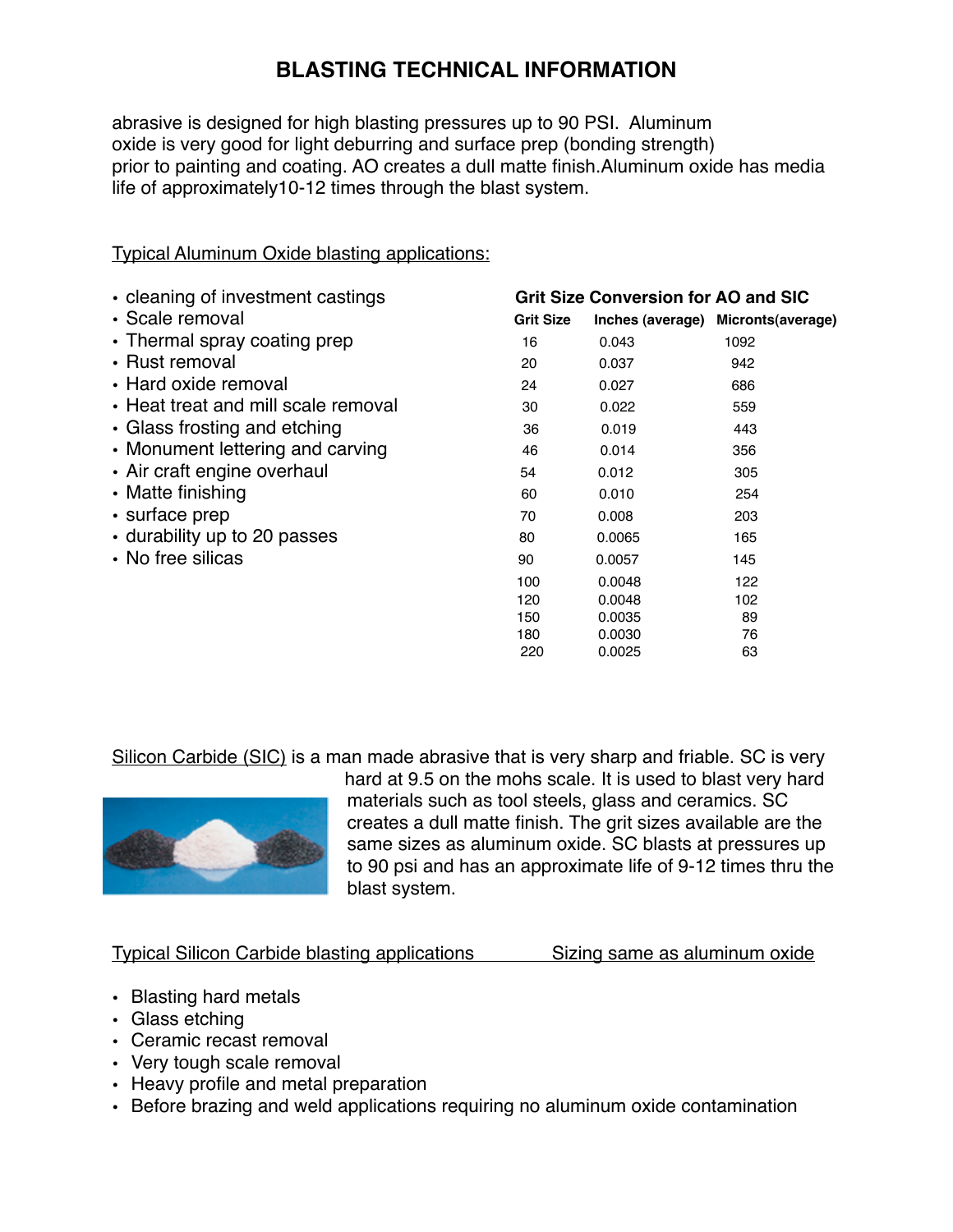Glass Beads and Glass Grit Glass bead is a round glass used in peening and surface finishing on tight tolerance machined surfaces. Glass Beads create a bright matte surface finish with no surface contamination or damage. As a round particle beads are very slow on removal of paint, rust, or scale. Glass grit is the angular counterpart of glass beads. Glass grit is very aggressive on a blasted surface.

Glass beads are blasted at pressures between 40-80 psi. Glass bead media life cycles are 9 - 12 times thru the blast system.

Typical Glass Bead blasting applications:

| • Light deburring                |                    | <b>Grit Size Conversion Chart for Glass Beads</b> |                                              |              |
|----------------------------------|--------------------|---------------------------------------------------|----------------------------------------------|--------------|
| · surface cleaning               | <b>Mil-G-9954A</b> |                                                   | Average Inches Average Micron US Screen Size |              |
| $\cdot$ Peening                  | #3                 | .0283                                             | 725                                          | 20-30 mesh   |
| • Blending machine marks         | #4                 | .0187                                             | 512                                          | 30-40 mesh   |
| • Removal of welding discolor    | #5                 | .0139                                             | 363                                          | 40-50 mesh   |
| • Blasting tight tolerance parts | #6                 | .0105                                             | 256                                          | 50-70 mesh   |
| • Produces a bright matte finish | #7                 | .0084                                             | 215                                          | 60-80 mesh   |
| • Pre Anodize finishing.         | #8                 | .0071                                             | 181                                          | 70-100 mesh  |
|                                  | #9                 | .0060                                             | 153                                          | 80-120 mesh  |
|                                  | #10                | .0047                                             | 120                                          | 100-170 mesh |
|                                  | #11                | .0039                                             | 100                                          | 120-200 mesh |
|                                  | # 12               | .0033                                             | 85                                           | 140-230 mesh |
|                                  | #13                | .0026                                             | 68                                           | 170-325 mesh |

Ceramic Blast Media Ceramic Beads are spherical shaped media with high mechanical strength and high wear rates. Ceramic is impact resistance creating very little dust. The ceramic beads keeps its round consistency and is chemically inert. Ceramic blast processes produce a smooth bright satin finish. The ceramic beads density creates higher impact speed making it a good choice for deburring and peening. Blast pressure recommendations are between 40-65 psi with media cycle lives between 70-90 times thru the blast system. Ceramic blast media is very versatile and can be blasted with all delivery systems,( air, wheel and water) Ceramic beads is a standard peening material for titanium parts. Ceramic grit is angular and is excellent for etching parts with extended media life.

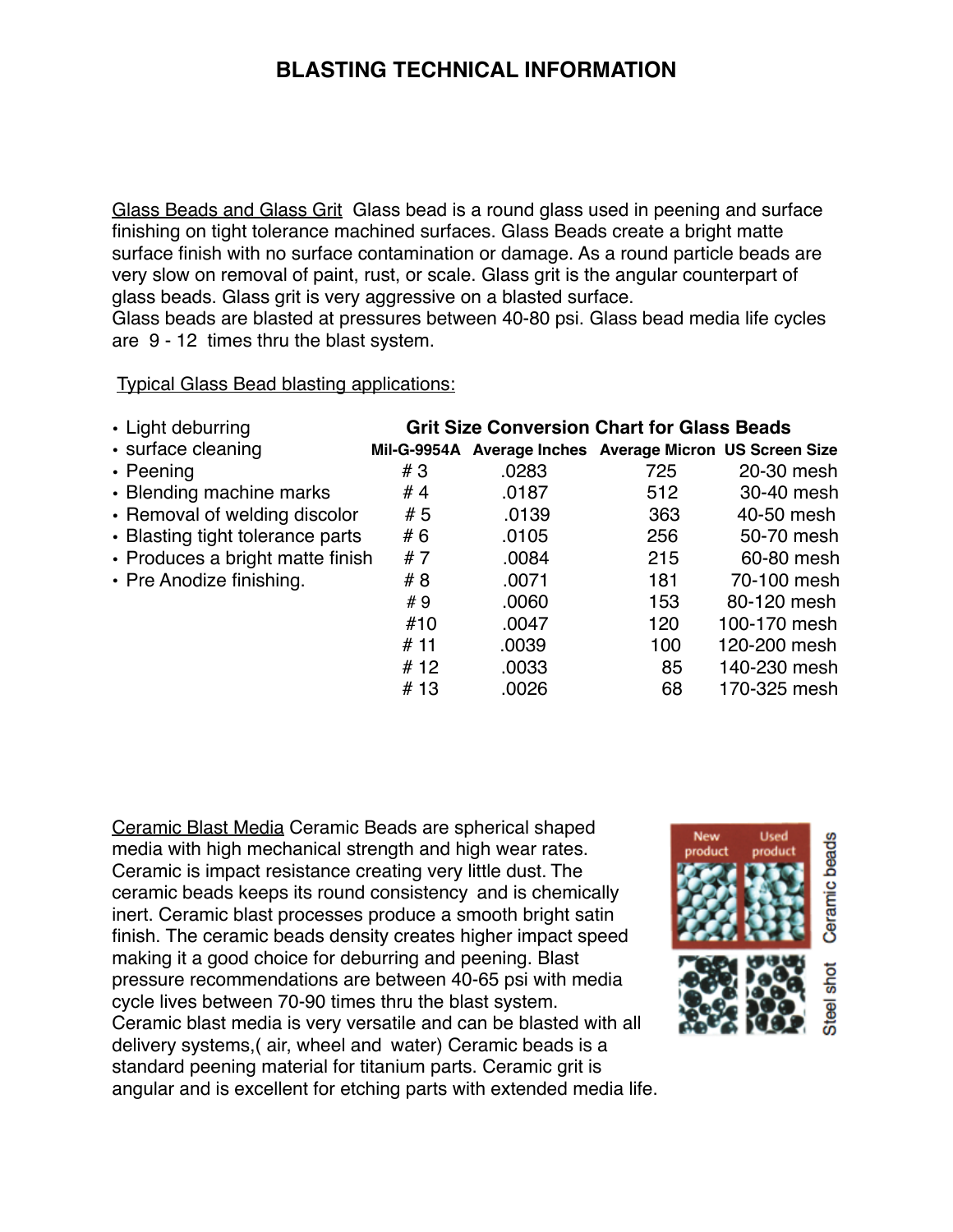Typical Ceramic Media blasting applications

- Peening Titanium
- Non contamination
- High impact for deburring
- Long media life applications
- Bright surface finish requirements
- Aircraft and medical parts

Stainless Steel Blast Media is available in both shot (cut wire conditioned and casted) and grit. Stainless media is available in 302-304 and 316 alloys. Stainless is a softer but heavier media that is a good choice for short blasting times, deburring, and rust free surfaces. It produces a brighter finish with reduced blast machine wear rates. Stainless shot obtains some the highest media recovery rates of up to 150-200 cycles through the blast system. Blasting pressure can be as high as 90 PSI.

## Typical Stainless Steel blasting applications:

- Blast cleaning, de-burring, surface refinement, surface finishing
- All types of aluminum castings and forgings
- Zinc pressure die castings
- Non-ferrous metals and special alloys
- Stainless steel castings and forgings
- Stainless steel equipment fabrication
- Granite and stone industry

## Steel Shot and Grit Media

Steel blast media is produced in round/spherical shape (conditioned cut wire and cast shot) and angular steel grit. Steel abrasives are very durable making it the first choice in blast rooms and automated wheel applications. The hardness ranges between 40 to 65 Rockwell. Conditioned cut wire (rounded) is the primary choice for shot peening over cast shot that produces an unfavorable angular breakdown while blasting. Steel shot and grit is very often mixed to achieve both anchor patterns with good finishes. Steel shot can be blasted with very high pressures of up to 110 PSI. Media cycle lives are between 80-100 times through the blast cycle.

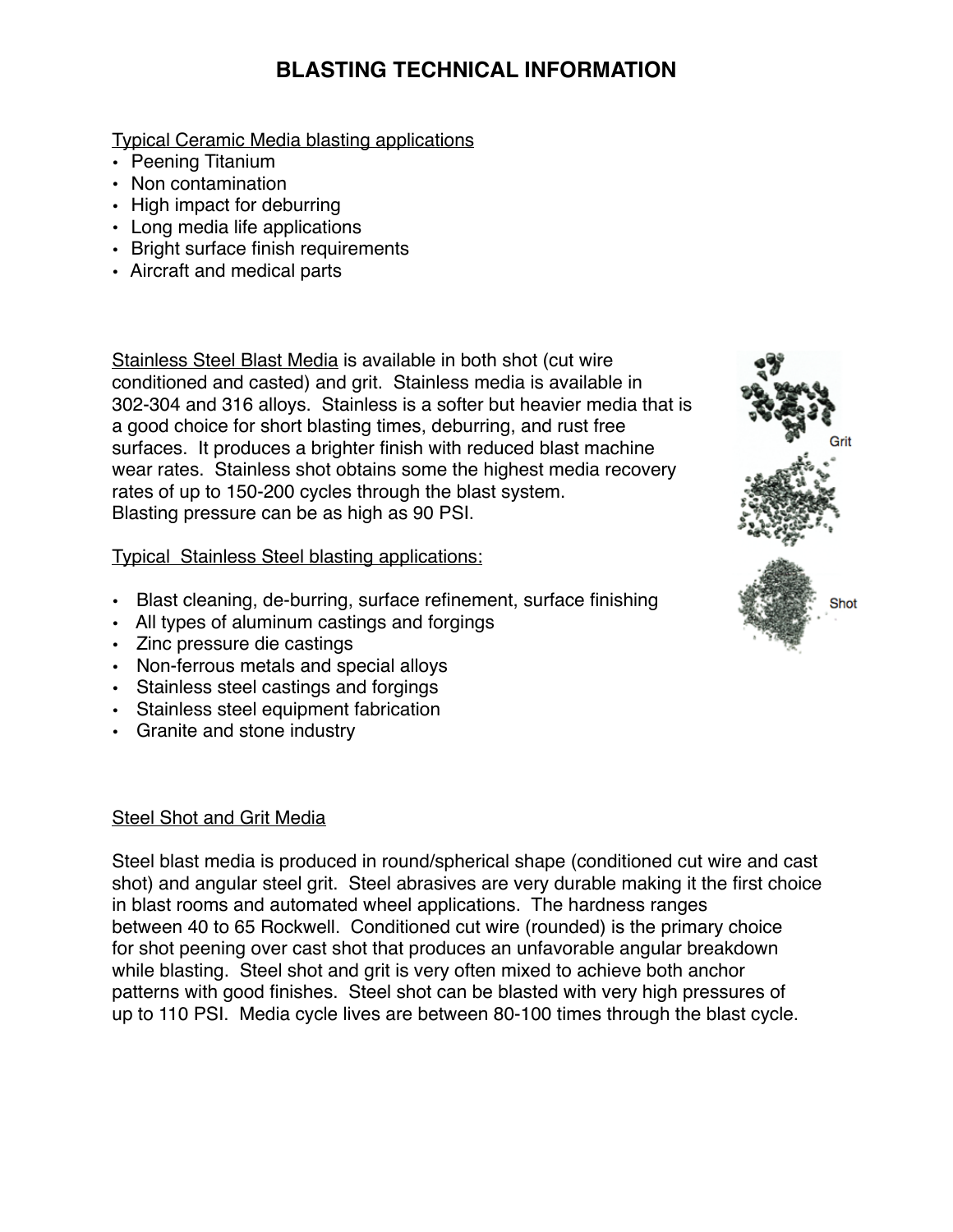Steel shot and grit blasting applications:

- Blast Rooms for long media life
- Wheel blasting for long media life
- Paint prep on steel parts
- Deburring
- Scale and rust removal
- Aluminum Casting and weldment blasting
- Pipe blasting (ID & OD)

## **SHOT & GRIT SIZING**

#### **Steel Shot Steel Grit All Steel Grit All Steel Grit All Steel Grit All Steel Grit**

| <b>S390</b> | All Pass No. 12 Screen<br>5% Max on #14 Screen<br>85% Min on #18 Screen<br>96% Min on #20 Screen              | .0661 - 1.70<br>.0555 - 1.40<br>.0394 - 1.00<br>.0331 - 0.850         |     | <b>G25</b> All Pass on #16 Screen .0469 - 1.18<br>70% Max on # 25 screen .0278 - 0.710<br>80% Min on #40 screen .0165 - 0.425 |  |
|-------------|---------------------------------------------------------------------------------------------------------------|-----------------------------------------------------------------------|-----|-------------------------------------------------------------------------------------------------------------------------------|--|
|             | <b>S330</b> All Pass No. 12 Screen<br>5% Max on #14 Screen<br>85% Min on #18 Screen<br>96% Min on #20 Screen  | .0555 - 1.40<br>$.0469 - 1.18$<br>.0331 - 0.85<br>.0278 - 0.710       |     | <b>G40</b> All Pass on #18 Screen .0394 - 1.00<br>70% Max on # 25 Screen .0165 - 0.425<br>80% Min on #40 screen .0117 - 0.300 |  |
| <b>S280</b> | All Pass No. 16 Screen<br>5% Max on #18 Screen<br>85% Min on #25 Screen<br>96% Min on #30 Screen              | $.0469 - 1.18$<br>.0394 - 1.00<br>.0278 - 0.710<br>$.0234 - 0.600$    |     | G50 All Pass on # 25 Screen .0278 - 0.710<br>65% Max on #50 Screen .0017 - 0.30<br>70% Max on #80 Screen .0070 - 0.18         |  |
| <b>S230</b> | All Pass on #18 Screen<br>10% Max on #20 Screen<br>85% Min on #30 Screen<br>97% Min on #35 Screen             | .0394 - 1.00<br>$.0331 - 0.850$<br>$.0234 - 0.600$<br>$.0197 - 0.500$ | G80 | All Pass on #50 Screen .0165 0.04<br>60% Max on #80 Screen .0070 - 0.18<br>75% Min on #120 Screen .0049 - 0.12                |  |
|             | <b>S170</b> All Pass on #20 Screen<br>10% Max on #25 Screen<br>85% Min on #40 Screen<br>97% Min on #45 Screen | $.0331 - 0.850$<br>.0278 - 0.710<br>$.0165 - 0.425$<br>.0139 - 0.355  |     | G120 All Pass on #50 Screen .01117 - 0.3<br>60% Max on #120 Screen .0049 - 0.1<br>70% Min on # 200 Screen .0029 - 0.0         |  |
| <b>S110</b> | All Pass on #30 Screen<br>10% Max on #35 Screen<br>80% Min on #50 Screen<br>90% Min on #80 Screen             | .0234 - 0.600<br>$.0197 - 0.500$<br>$.0117 - 0.300$<br>.0070 - 0.180  |     |                                                                                                                               |  |

| G25 All Pass on #16 Screen .0469 - 1.18 |  |
|-----------------------------------------|--|
| 70% Max on # 25 screen .0278 - 0.710    |  |
| 80% Min on #40 screen .0165 - 0.425     |  |
|                                         |  |

- **S330** All Pass No. 12 Screen .0555 1.40 **G40** All Pass on # 18 Screen .0394 1.00 5% Max on #14 Screen .0469 - 1.18 70% Max on # 25 Screen .0165 - 0.425 80% Min on #40 screen .0117 - 0.300
- **G50** All Pass on # 25 Screen .0278 0.710 5% Max on #18 Screen .0394 - 1.00 65% Max on # 50 Screen .0017 - 0.300 85% Min on #25 Screen .0278 - 0.710 70% Max on # 80 Screen .0070 - 0.180
- **G80** All Pass on # 50 Screen .0165 0.0425 10% Max on #20 Screen .0331 - 0.850 60% Max on # 80 Screen .0070 - 0.180 75% Min on # 120 Screen .0049 - 0.125
- **S170** All Pass on #20 Screen .0331 0.850 **G120** All Pass on # 50 Screen .01117 0.300 10% Max on #25 Screen .0278 - 0.710 60% Max on # 120 Screen .0049 - 0.125 70% Min on #200 Screen .0029 - 0.075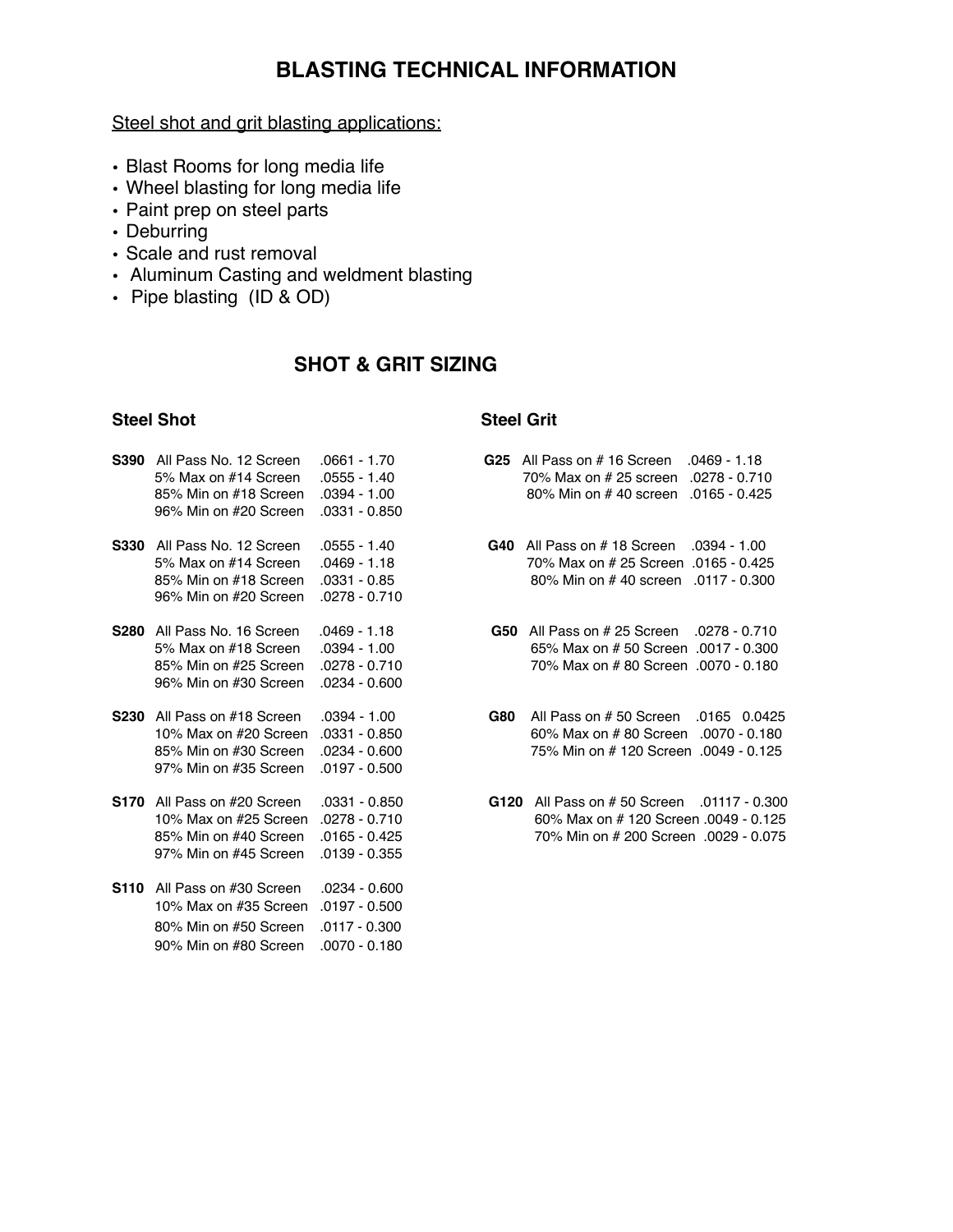#### **MEDIA OVERVIEW:**

# **RECOVERABLE BLASTING MEDIAS**

#### **SPHERICAL SHAPED MEDIA**

**Ceramic Beads Glass Beads Stainless Shot Steel Shot** 

#### **ANGULAR SHAPED MEDIA**

**Aluminum Oxide Ceramic Grit Crushed Glass** Garnet Plastic

**Silicone Carbide Stainless Grit Steel Grit Walnut Shells** 

#### **MEDIA GUIDE**

|                                      | Glass<br><b>Bead</b> | <b>Shot</b>        | <b>Ceramic Stainless</b><br><b>Cut Wire</b> | <b>Steel</b><br><b>Shot</b> | <b>Steel</b><br>Grit        | <b>Aluminum</b><br>Oxide | <b>Silicon</b><br><b>Carbide</b> | Garnet      | <b>Crushed</b><br>Glass | <b>Plastic</b><br>Media                   | Agri<br>Shell      |
|--------------------------------------|----------------------|--------------------|---------------------------------------------|-----------------------------|-----------------------------|--------------------------|----------------------------------|-------------|-------------------------|-------------------------------------------|--------------------|
| Finishing                            | YES                  | <b>YES</b>         | <b>YES</b>                                  | <b>YES</b>                  | <b>YES</b>                  | <b>YES</b>               | <b>YES</b>                       | <b>YES</b>  | <b>YES</b>              | <b>NO</b>                                 | <b>NO</b>          |
| Cleaning/Removal                     | YES                  | <b>YES</b>         | <b>YES</b>                                  | <b>YES</b>                  | YES                         | <b>YES</b>               | <b>YES</b>                       | <b>YES</b>  | <b>YES</b>              | YES                                       | <b>YES</b>         |
| Peening                              | <b>YES</b>           | <b>YES</b>         | <b>YES</b>                                  | <b>YES</b>                  | <b>NO</b>                   | <b>NO</b>                | <b>NO</b>                        | <b>NO</b>   | <b>NO</b>               | <b>NO</b>                                 | <b>NO</b>          |
| Surface Profiling (Etch)             | <b>NO</b>            | <b>NO</b>          | <b>YES</b>                                  | <b>NO</b>                   | <b>YES</b>                  | <b>YES</b>               | <b>YES</b>                       | <b>YES</b>  | <b>YES</b>              | <b>YES</b>                                | <b>YES</b>         |
| <b>Working Speed</b>                 | <b>MED</b>           | <b>MED</b>         | <b>MED</b>                                  | <b>MED</b>                  | <b>MED-HIGH</b>             | <b>HIGH</b>              | <b>VERY-HIGH</b>                 | <b>HIGH</b> | <b>HIGH</b>             | MED-HIGH LOW-HIGH                         |                    |
| Recyclability                        | <b>HIGH-LOW</b>      | <b>HIGH</b>        | <b>HIGH</b>                                 | VERY-<br><b>HIGH</b>        | <b>VERY-</b><br><b>HIGH</b> | <b>MED-HIGH</b>          | <b>MED-LOW</b>                   | <b>MED</b>  | <b>MED-LOW</b>          | <b>MED</b>                                | LOW                |
| <b>Probability of Metal Removal</b>  | <b>VERY</b><br>LOW   | <b>VERY</b><br>LOW | <b>VERY</b><br>LOW                          | <b>VERY</b><br>LOW          | <b>MED</b>                  | <b>MED-HIGH</b>          | <b>MED-HIG</b>                   | <b>MED</b>  | <b>LOW-MED</b>          | <b>VERY</b><br><b>LOW</b>                 | <b>VERY</b><br>LOW |
| Hardness, MOH Scale<br>(Rockwell RC) | 5.5                  | 7<br>$(57-63)$     | $6 - 7.5$<br>$(35-55)$                      | $6 - 7.5$<br>$(35-55)$      | $8 - 9$<br>(40-66)          | $8 - 9$                  | 9                                | 8           | 5.5                     | $3 - 4$                                   | $1 - 4.5$          |
| Bulk Density (lb/cu.ft.)             | 100                  | 150                | 280                                         | 280                         | 230                         | 125                      | 95                               | 130         | 100                     | 45-60                                     | 40-80              |
| <b>Mesh Size</b>                     | 30-440               | $8 - 46$           | $20 - 62$                                   | 8-200                       | 10-325                      | 12-325                   | 36-220                           | 16-325      | 30-400                  | $12 - 80$                                 | <b>MANY</b>        |
| <b>Typical Blast Pressure (psi)</b>  | $20 - 55$            | 20-90              | 20-90                                       | 20-90                       | 20-90                       | 20-90                    | 20-90                            | $30 - 80$   | 20-50                   | 20-60                                     | $10 - 40$          |
| Shapes: ▲ Angular; ● Spherical       | $\bullet$            |                    |                                             |                             | ▴                           | ▴                        | ▴                                | ▴           | ▴                       | $\blacktriangle$ or $\blacktriangleright$ | ▴                  |

\*Above information is intended as a general reference guide

# **GENERAL MEDIA INFORMATION**

- Spherical Medias are used for peening and produce Harder work pieces reduce media life. smoother surface finishes.
- Angular medias chip at a parts surface removing paint, rust, and scale quicker than round medias and produce a rougher surface finish and better anchor patterns for coating adhesions.
- · Higher blast pressures reduce media life.
- Higher blast pressures increase production.
- 
- · Dust collection keeps media clean.
- . When calculating media take in account
- Media cost and life cycles
- · Disposal fees (if blasting heavy metals use a very recvclable media)
- Production rate of media, labor and air compressor expense.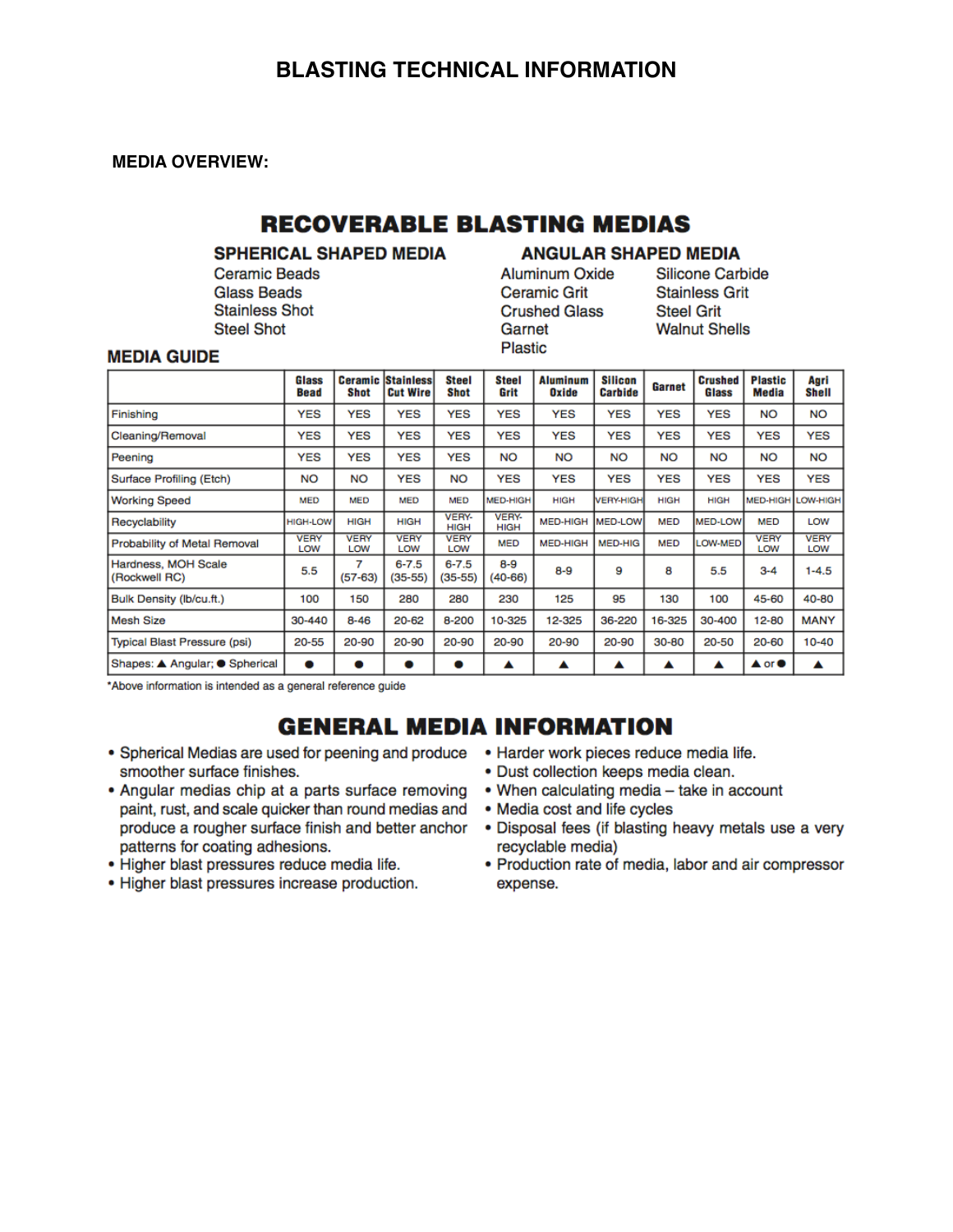## **RECOVERABLE MEDIA LIFE CYCLES**

| <b>Media Life Cycles</b>                 |                   | % Breakdown |
|------------------------------------------|-------------------|-------------|
| Silica sand                              | 1                 | 100%        |
| Garnet                                   | $3-5$             | 25%         |
| <b>Plastic Media</b>                     | $7 - 9$           | 13%         |
| Glass Bead                               | $9 - 12$          | 10%         |
| Silicon carbide                          | $9 - 10$          | 11%         |
| Aluminum oxide                           | $10 - 12$         | 9%          |
| Ceramic media                            | 70-90             | 1.2%        |
| Steel shot, grit<br>Stainless shot, grit | 80-100<br>150-225 | 1%<br>0.5%  |

## **RECOVERABLE MEDIA COSTING**

## **Costing**

#### Media Cost Per Hour **Media Cost to Blast a part**

#### Hourly Delivery Rate x % Breakdown<br>
x Cost per Lb<br>
x Cost per Lb<br>
x Cost per Lb x Cost per Lb

x Part cycle time (% of Hour)

Other factors in total blasting cost include; air compressors, labor, blast system costs and media disposal fee. If blasting heavy metals use a highly recyclable media.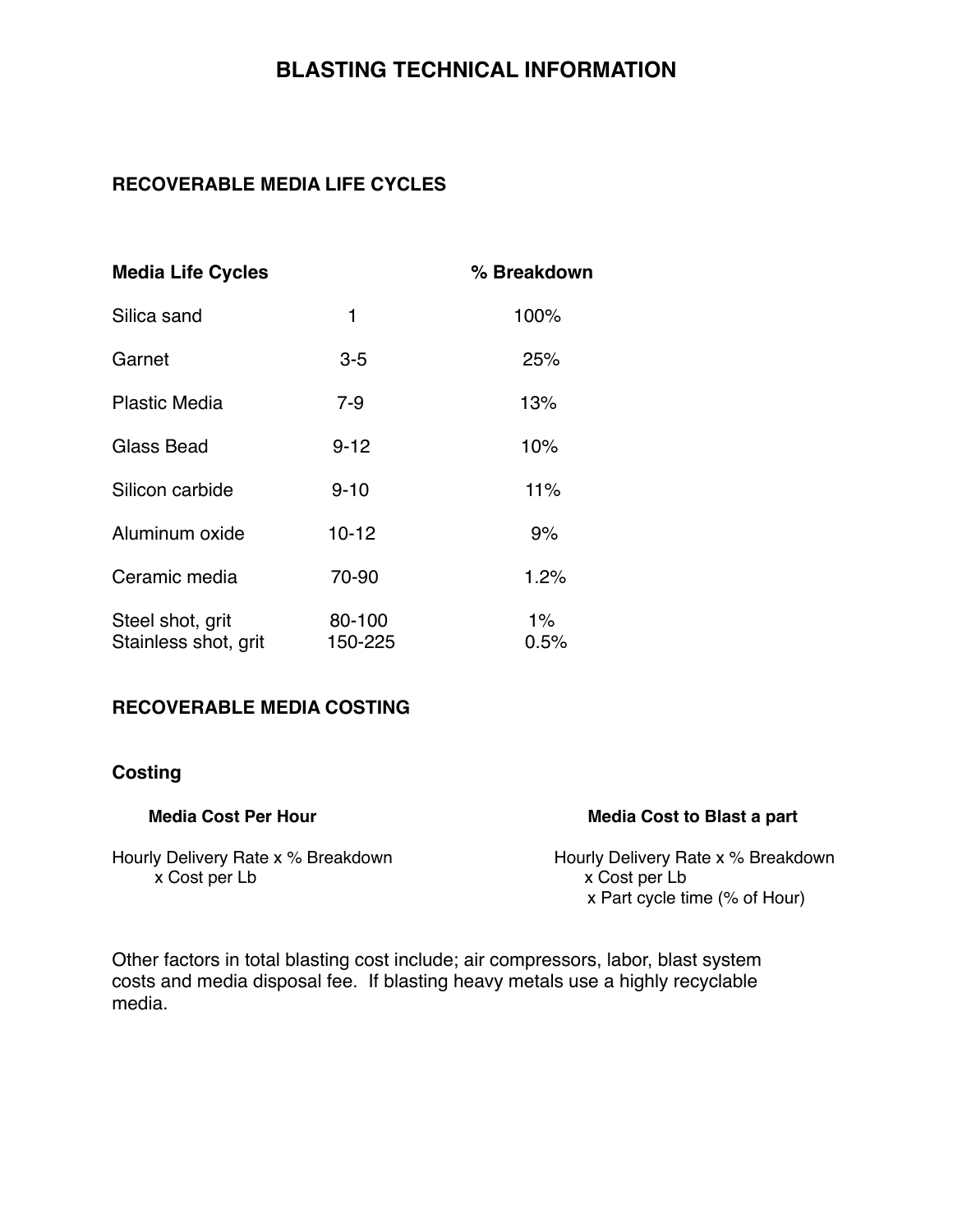## **OVERVIEW: OF BLAST FINISHING EQUIPMENT AND ABRASIVE MEDIAS**

| <b>EQUIPMENT</b>           | <b>ABRASIVE MEDIAS</b>  |  |
|----------------------------|-------------------------|--|
| Air Blasting               | Spherical               |  |
| <b>Blast cabinets</b>      | Glass beads             |  |
| Automated cabinets         | Ceramic beads           |  |
| <b>Blast rooms</b>         | Steel shot              |  |
| Portable pressure pots     | Stainless shot          |  |
| <b>ID-OD pipe blasters</b> | Angular                 |  |
| <b>Basket blasters</b>     | Aluminum oxide          |  |
| In line conveyors          | Ceramic grit            |  |
| <b>Wheel Blasters</b>      | Glass grit              |  |
| Spinner hangers            | Plastic stripping media |  |